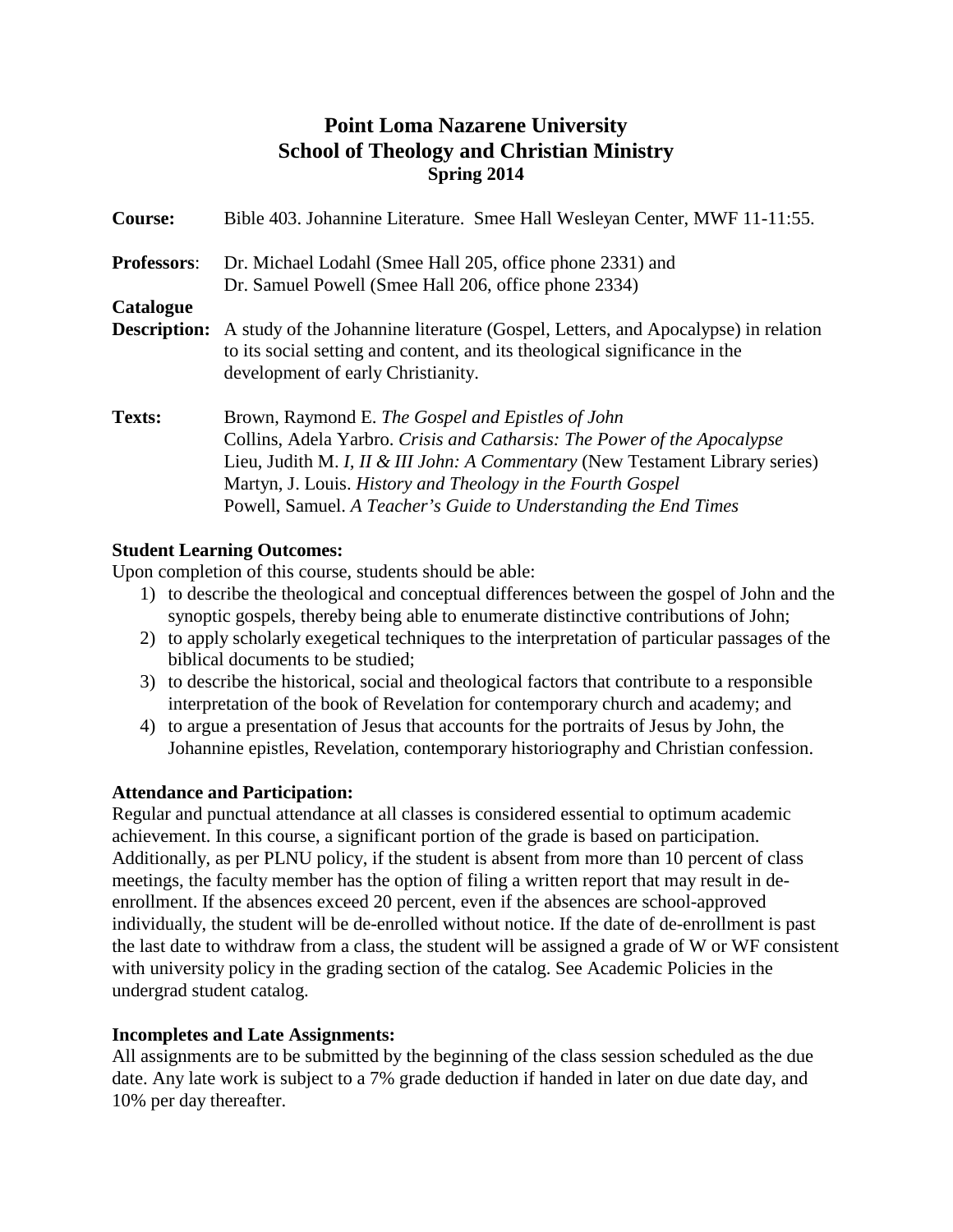### **Academic Dishonesty (i.e., cheating or plagiarism):**

The University catalog spells out at great length the actions that constitute a breach of academic honesty. These include cheating, plagiarism, falsification, aiding academic dishonesty, and malicious intent. The catalog includes lengthy descriptions of each, which each student should read for greater understanding. The stated response policy of the university to infractions will be observed by the professors: an incident of academic dishonesty will result in failure of the assignment (at minimum) and possibly failure of the course.

### **Requirements:**

**1)** Consistent class attendance and participation. Bring a Bible to class, of course – New Revised Standard Version is encouraged, but other translations are welcome. Attendance will play a significant role in the grading process.

**2)** Careful and disciplined reading of assigned texts for each class session. This will be determined primarily both by participation in class discussions, and by occasional unannounced quizzes.

**3)** Four exegetical-expositional papers, 4-6 pages in length double-spaced. In each instance, the student will choose a relevant biblical passage (the first two of which must come from the gospel of John) of roughly 6-8 verses, study appropriate commentaries or similar Johannine studies texts or journal articles, and incorporate research into a paper that could be the basis for a sermon or a Bible study session.

This paper must include proper bibliographical documentation and notes. For each paper, outside research must include at least three sources and a minimum of 40 pages read. All sources and pages read must be included in the paper's documentation. Biblical Studies majors must utilize original language resources.

The papers will be due as scheduled in the syllabus course calendar. Dr. Powell will determine due dates for the two exegetical – expositional papers for the second half of the semester.

**4)** Two exams as scheduled, the first on the gospel of John and the second (final) on I, II and III John and Revelation.

- **Please keep in mind that grammar, spelling and punctuation all play a** *highly*  **critical role in your professors' evaluation of all your papers -- and that you are encouraged strongly to solicit the benefits of at least one competent proofreader for your papers.**
- **Additionally, the PLNU School of Theology and Christian Ministry is committed to the equality of women and men as created together in God's image. Recognizing that people have often used language in ways that imply the exclusion or inferiority of women, the department urges students, faculty and staff to avoid sexist language in public discourse, in classroom discussions and especially in their writings.**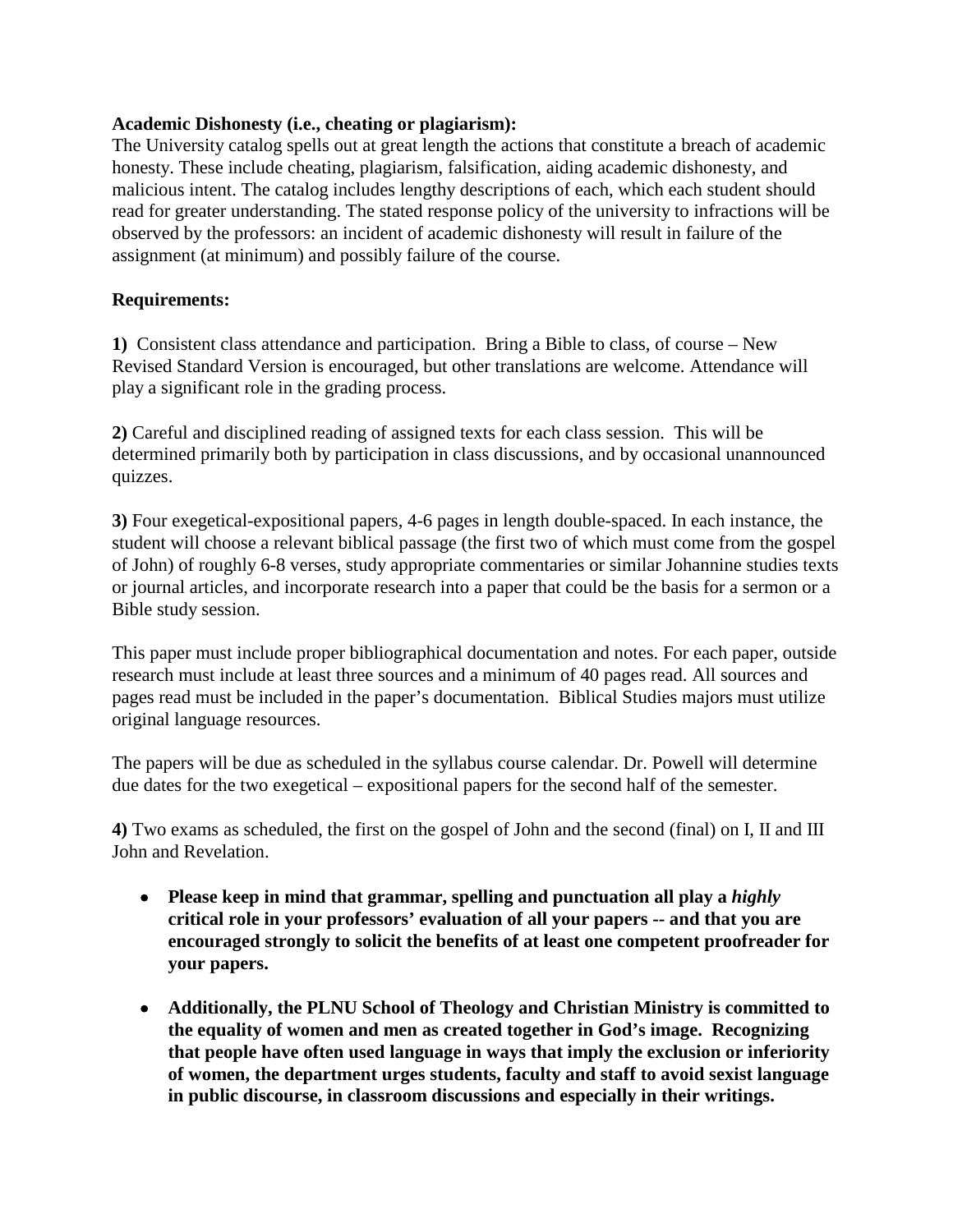# **Final Grade:**

Will be determined on the basis of attendance and participation, including quizzes (15%), the four exegetical-expositional papers (12.5% each) and the two exams (17.5% each).

Grading scale: 94-100, A; 90-93, A-; 87-89, B+; 83-86, B; 80-82, B-; 77-79, C+; 73-76, C; 69-72, C-; 66-68, D+; 62-66, D; 58-61, D-; below 57.5, F.

• **All students are expected to meet the standards for this course as set by the instructor. However, students with learning disabilities who may need accommodations should discuss options with the Academic Support Center during the first two weeks of class. The ASC will contact professors with suggested classroom needs and accommodations. Approved documentation must be on file in the ASC prior to the start of the semester.**

### **Course Calendar:**

#### **January**

- 14 Introduction of ourselves and of the course. Reading the prologue to John's gospel.
- 15 Introduction to Martyn's book by D. Moody Smith, 1-23.
- 17 Martyn's Introduction, 27-32; continued discussion of D. Moody Smith's Introduction.
- 20 No class; Martin Luther King, Jr., Day.
- 22 Brown, 9-24; reading John's prologue in anticipation of Friday class session --
- 24 Class will meet for the "Exploring Origins" Conference panel discussion, 10:30-11:30:

"Interpreting the Bible: Creation Narratives and Contemporary Science" - Bob Branson, Brad Kelle, and Jeff Stackert. (Class attendance will be taken and will be worth 'double'.)

- 27 Martyn, Chapter 1 (35-45); John 1:19-3:36
- 29 Martyn, Chapter 2 (46-66); John 4-6
- 31 Martyn, Chapter 2 cont'd; John 7-10

# **February**

- 3 Martyn, Chapter 3 (69-83); John 11-13. *First exegetical paper due at beginning of classtime.*
- 5 Martyn, Chapters 4-5 (84-98); John 14-17
- 7 Martyn, Chapter 6 (101-123); John 18-19
- 10 Martyn, Chapter 6 cont'd; John 20-21
- 12 John 1:19-3:36; Brown 24-35
- 14 John 4-6; Brown 35-48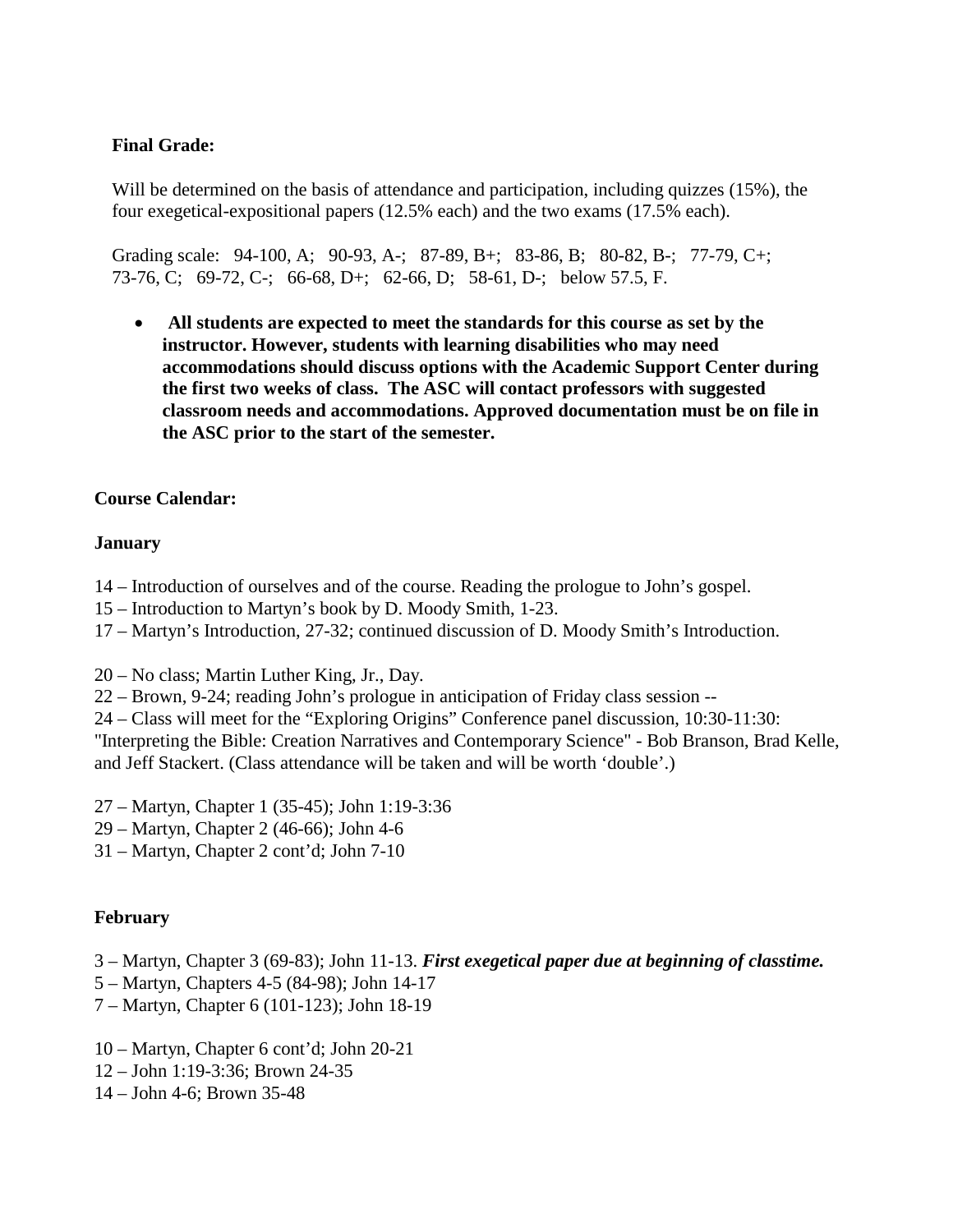### **Course Calendar, cont'd**

17 – John 7-10; Brown 48-61 19 – John 11-13; Brown 61-75

Extra-credit opportunities: 5 points (equivalent to attendance of a class session) for each lecture attended in the Wiley Lecture Series: *Dr. Stanley Porter will present four lectures over this threeday period on the general theme, "Did Paul Meet Jesus Before the Damascus Road?: The Evidence and the Implications."*

*All lectures will be presented on PLNU's main campus in the Crill Performance Hall of Cooper Music Center.* 

| Lecture 1 | "What Scholars Have Said in the Past"       | Wednesday, February 19,<br>$1:30-2:20$      |
|-----------|---------------------------------------------|---------------------------------------------|
| Lecture 2 | "What Scholars Now Say"                     | Thursday, February 20,<br>$9:30 - 10:20$ am |
| Lecture 3 | "What the Bible Does and Does Not Say"      | Thursday, February 20,<br>$1:30 - 2:20$ pm  |
| Lecture 4 | "The Implications of Paul Having Met Jesus" | Friday, February 21,<br>$11:00 - 11:50$ am  |

21 – Class will meet for Friday's Wiley lecture (immediately above); attendance will be taken and will be worth 'double'. No reading due.

24 – John 14-17; Brown 75-87 26 – John 18-19; Brown 87-96 28 – John 20-21; Brown 96-104

# **March**

3 – Review discussion of the gospel of John.

*Second exegetical paper due at beginning of classtime.*

5 – Mid-term examination.

7 – No class; early start on Spring Break. (Professors out of town for conference.)

*Spring Break*